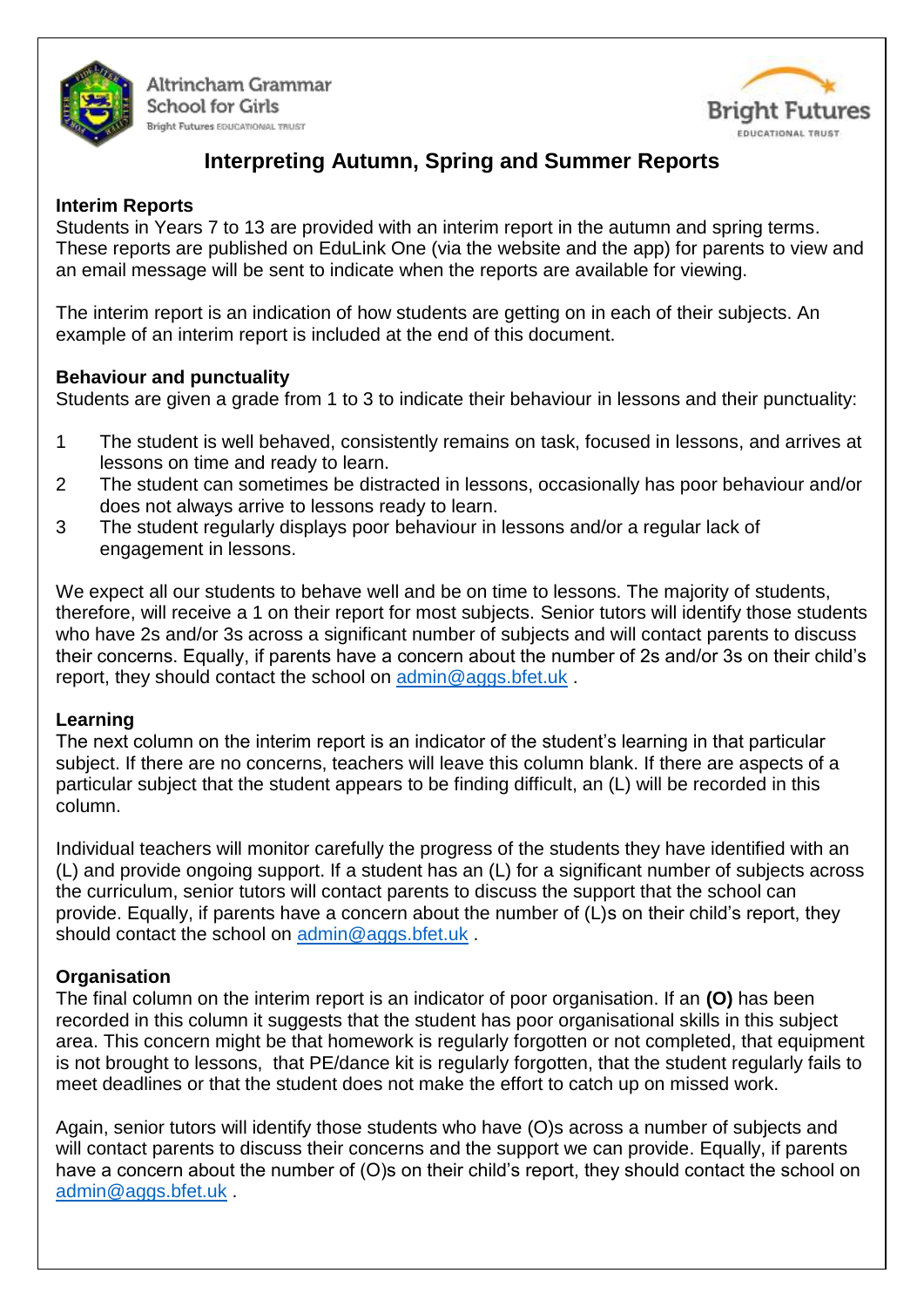

## **Reporting Attainment**

For students in Years 7 to 9 we report home the end of year examination percentage. In order to put these results in context, we also report home an attainment band for each subject. They are not intended to be predictors of future performance, but rather to enable parents to interpret the examination result in each subject in light of the high attainment of students at AGGS.

- $\circ$  Band 1 the highest 25% of attainers within each subject in each year (these students typically go on to achieve grades 8 and 9 at GCSE)
- $\circ$  Band 2 the middle 50% of attainers within each subject in each year (these students typically go on to achieve grades 7 to 9 at GCSE)
- $\circ$  Band 3 the lowest 25% of attainers within each subject in each year (these students typically go on to achieve grades 5 to 7 at GCSE)

For students in Y10-13, following internal examinations, we report home the examination percentage as well as an indicative grade.

*If you have any questions regarding the report itself, or you are having difficulty accessing the report, please email reports@aggs.bfet.uk. Concerns about a student's welfare, behaviour, organisation or academic progress should be directed to admin@aggs.bfet.uk*.